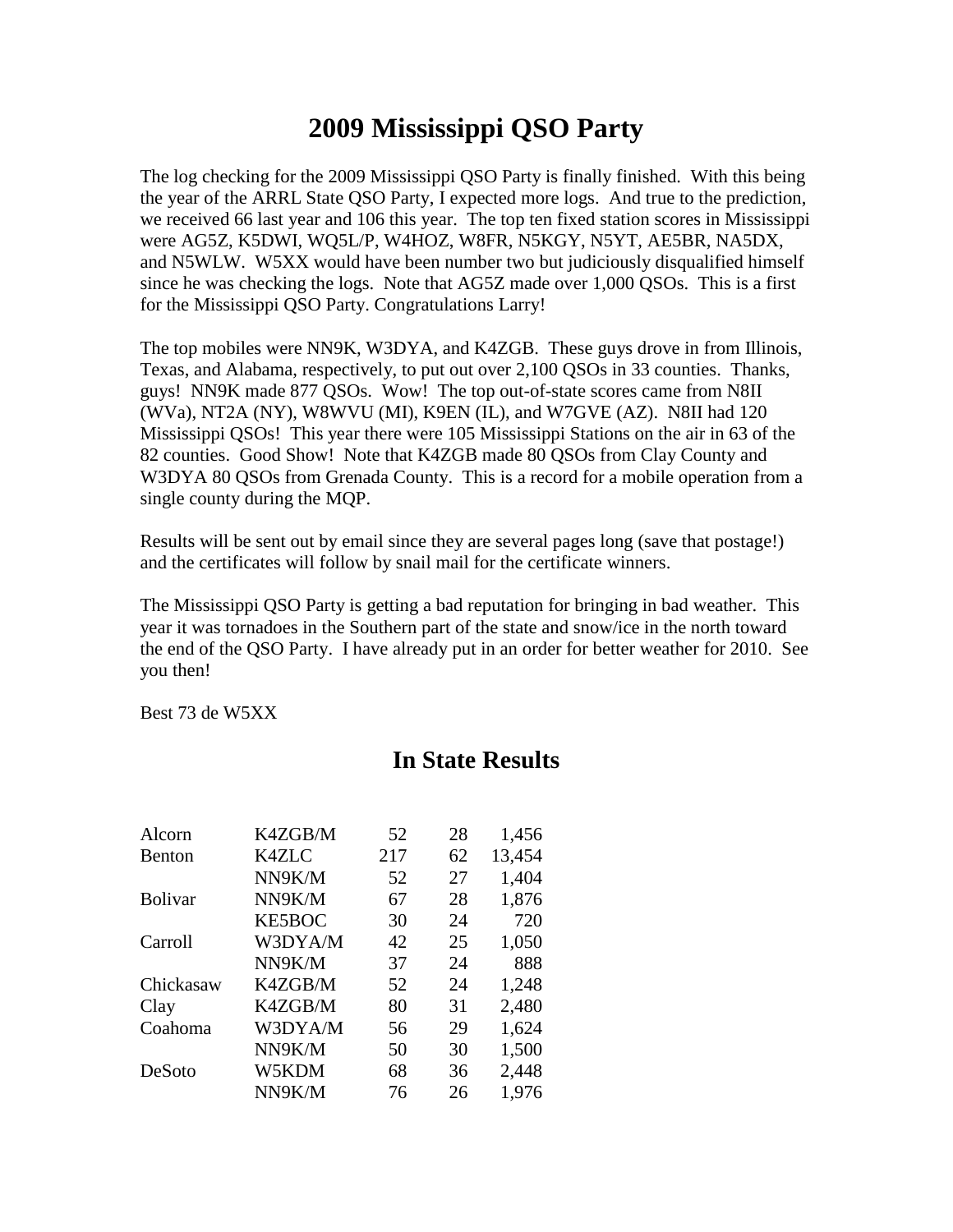| Franklin    | WB5HQH            | 26    | 24  | 624     |
|-------------|-------------------|-------|-----|---------|
| George      | W4HOZ             | 353   | 75  | 26,475  |
| Grenada     | W3DYA/M           | 80    | 39  | 3,120   |
|             | NN9K/M            | 38    | 25  | 950     |
| Harrison    | NA5DX             | 289   | 59  | 17,051  |
|             | W5SGL             | 23    | 17  | 391     |
| Hinds       | AB5WF             | 106   | 45  | 4,770   |
|             | <b>KE5KTU</b>     | 127   | 37  | 4,699   |
|             | W3DYA/M           | 32    | 26  | 832     |
| Holmes      | W3DYA/M           | 52    | 31  | 1,612   |
|             | NN9K/M            | 46    | 28  | 1,288   |
| Humphreys   | NN9K/M            | 51    | 33  | 1,683   |
| Itawamba    | W3TWD             | 79    | 43  | 3,397   |
|             | K4ZGB/M           | 41    | 25  | 1,025   |
| Jackson     | K7ZYV             | 130   | 51  | 6,630   |
|             | <b>KB5FSV</b>     | 84    | 48  | 4,032   |
|             | K <sub>2</sub> FF | 106   | 38  | 4,028   |
|             | <b>KA5DON</b>     | 16    | 15  | 240     |
| Lafayette   | W5UMS             | 129   | 59  | 7,611   |
| Lamar       | AG5Z              | 1,063 | 110 | 116,930 |
|             | N5YT              | 308   | 63  | 19,404  |
| Lauderdale  | NO <sub>5</sub> C | 34    | 24  | 816     |
| Lee         | KK5K              | 205   | 55  | 11,275  |
|             | K4ZGB/M           | 65    | 31  | 2,015   |
| Leflore     | NN9K/M            | 39    | 20  | 780     |
|             | W3DYA/M           | 26    | 18  | 468     |
| Lincoln     | K5DWI             | 396   | 74  | 29,304  |
| Lowndes     | K4ZGB/M           | 36    | 19  | 684     |
| Madison     | W3DYA/M           | 44    | 28  | 1,232   |
| Marshall    | NN9K/M            | 45    | 31  | 1,395   |
| Monroe      | AE5BR             | 261   | 68  | 17,748  |
|             | K4ZGB/M           | 40    | 23  | 920     |
| Montgomery  | W3DYA/M           | 49    | 34  | 1,666   |
|             | NN9K/M            | 41    | 26  | 1,066   |
| Oktibbeha   | N5KGY             | 263   | 75  | 19,725  |
|             | K4ZGB/M           | 50    | 21  | 1,050   |
|             | N5EJK             | 26    | 16  | 416     |
| Panola      | W3DYA/M           | 49    | 30  | 1,470   |
|             | NN9K/M            | 42    | 28  | 1,176   |
| Pearl River | WQ5L/P            | 370   | 73  | 27,010  |
|             | N5WLW             | 186   | 69  | 12,834  |
| Pike        | <b>KE5RJT</b>     | 82    | 42  | 3,444   |
| Prentiss    | K4ZGB/M           | 70    | 33  | 2,310   |
| Quitman     | W3DYA/M           | 43    | 23  | 989     |
| Rankin      | W3DYA/M           | 41    | 25  | 1,025   |
| Sunflower   | NN9K/M            | 68    | 30  | 2,040   |
|             |                   |       |     |         |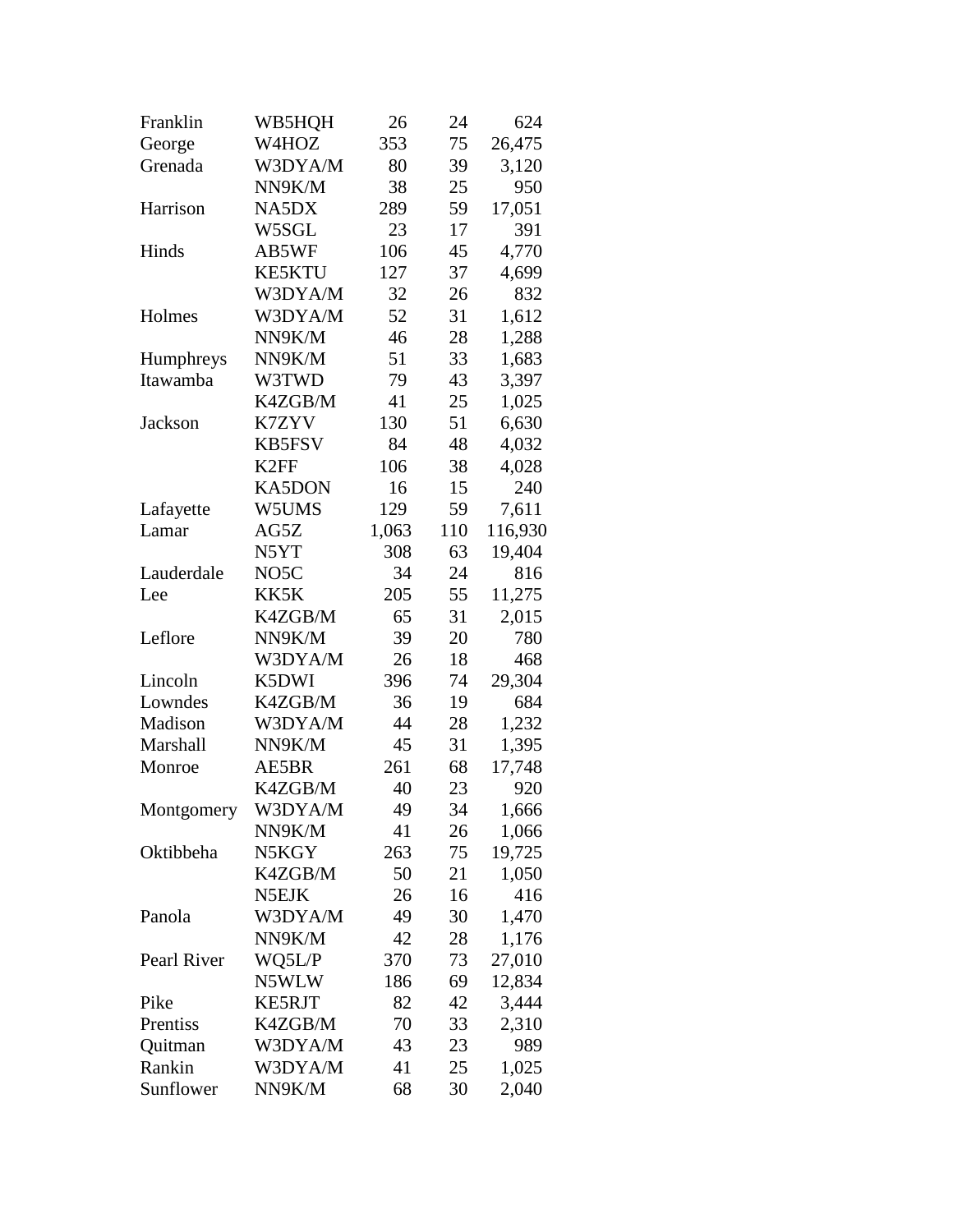| Tallahatchie | W3DYA/M      | 30  | 23  | 690    |
|--------------|--------------|-----|-----|--------|
| Tate         | NN9K/M       | 33  | 20  | 660    |
|              | W3DYA/M      | 31  | 20  | 620    |
| Tippah       | W8FR         | 335 | 79  | 26,465 |
| Tishomingo   | K4ZGB/M      | 46  | 28  | 1,288  |
| Tunica       | NN9K/M       | 77  | 32  | 2,464  |
| Warren       | $W5XX**$     | 771 | 121 | 93,291 |
|              | <b>K5NRK</b> | 102 | 45  | 4,590  |
| Washington   | NN9K/M       | 34  | 15  | 510    |
| Yalobusha    | W3DYA/M      | 61  | 34  | 2,074  |
|              | NN9K/M       | 30  | 18  | 540    |
| Yazoo        | W3DYA/M      | 63  | 32  | 2,016  |
|              | NN9K/M       | 55  | 31  | 1,705  |

\*\* Not eligible for certificate; log checker.

## **Out of State Results**

| <b>CT</b>      | WA1OUI                        | $\overline{2}$ | $\overline{2}$ | 4     |
|----------------|-------------------------------|----------------|----------------|-------|
| RI             | W1KDA                         | 24             | 15             | 360   |
| <b>NH</b>      | W1END                         | 37             | 29             | 1,073 |
| NJ             | W2CVW                         | 30             | 23             | 690   |
|                | W2LHL                         | 23             | 15             | 345   |
|                | W2UDT                         | 19             | 11             | 209   |
| <b>NY</b>      | NT <sub>2</sub> A             | 100            | 42             | 4,200 |
|                | N2SQW                         | 28             | 17             | 476   |
|                | N <sub>2</sub> YBB            | 29             | 16             | 464   |
|                | KC2UCJ                        | 10             | 8              | 80    |
|                | KC2JRQ                        | $\overline{4}$ | 3              | 12    |
| <b>MD</b>      | K3TW                          | 7              | 6              | 42    |
| PA             | W3EDP                         | 11             | 10             | 110   |
|                | K3TX                          | 7              | 6              | 42    |
| FL             | W5JBV                         | 28             | 19             | 532   |
|                | W5EPW                         | 11             | 11             | 121   |
| KY             | K8IJ                          | 36             | 27             | 972   |
|                | KJ4AOM                        | 32             | 21             | 672   |
| N <sub>C</sub> | K4BSK                         | 38             | 26             | 988   |
|                | KJ4WD                         | 11             | 9              | 99    |
| <b>SC</b>      | K <sub>2</sub> S <sub>X</sub> | 7              | 7              | 49    |
| <b>TN</b>      | WC4MBC                        | 14             | 11             | 154   |
|                | AJ4JD                         | 13             | 11             | 143   |
|                | W9WI                          | 7              | 6              | 42    |
| VA             | K4YT                          | 29             | 21             | 609   |